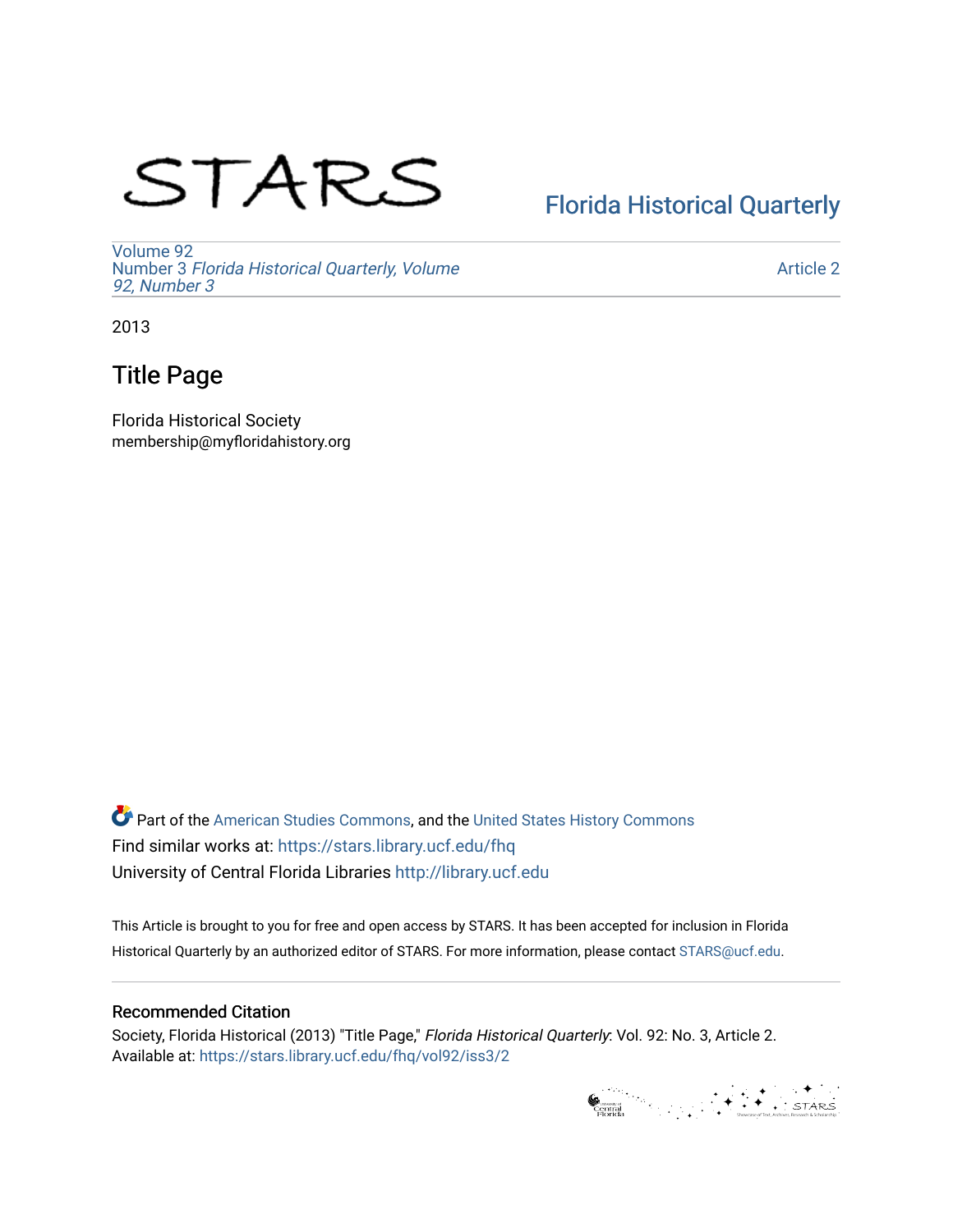

PUBLISHED BY THE FLORIDA HISTORICAL SOCIETY



# **500 Years of Florida History-The Seventeenth Century**

*Guest Editor* 

Jane Landers

VOLUME 92 WINTER 2014 NUMBER 3

Published by STARS, 2013

1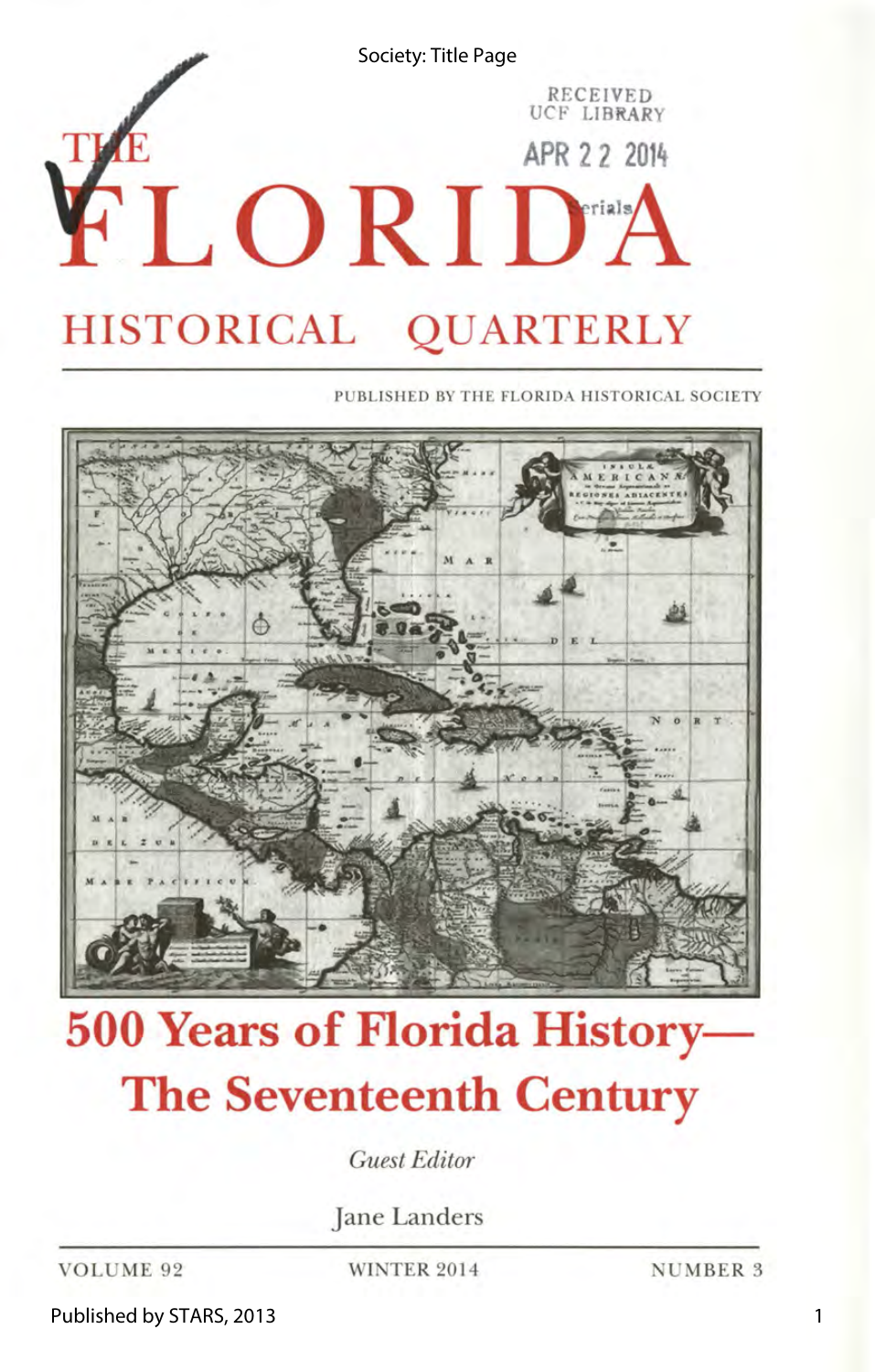## *The Florida Historical Quarterly*

Published by the Florida Historical Society

Connie L. Lester, *Editor*  Daniel S. Murphree, *Assistant Editor* and *Book Review Editor*  Robert Cassanello, *Podcast Editor*  Scot French, *Digital Editor* 

#### Sponsored by the University of Central Florida

*Board of Editors* 

Jack Davis, University of Florida James M. Denham, Florida Southern College Andrew Frank, Florida State University Elna C. Green, Sanjose State University Steven Noll, University of Florida Raymond A. Mohl, University of Alabama, Birmingham Paul Ortiz, University of Florida Brian Rucker, Pensacola State College John David Smith, University of North Carolina, Charlotte Melanie Shell-Weiss, Grand Valley University Brent Weisman, University of South Florida Irvin D.S. Winsboro, Florida Gulf Coast University

The *Florida Historical Quarterly* (ISSN 0015-4113) is published quarterly by the Florida Historical Society, 435 Brevard Avenue, Cocoa, FL 32922 in cooperation with the Department of History, University of Central Florida, Orlando. Printed by The Sheridan Press, Hanover, PA. Periodicals postage paid at Cocoa, FL and additional mailing offices. POSTMASTER: Send address changes to the Florida Historical Society, 435 Brevard Ave., Cocoa, FL 32922.

Subscription accompanies membership in the Society. Annual membership is \$50; student membership (with proof of status) is \$30; family membership in \$75; library and institution membership is 75; a contributing membership is \$200 and higher; and a corporate membership is \$500 and higher. Correspondence relating to membership and subscriptions, as well as orders for back copies of the *Quarterly,*  should be addressed to Dr. Ben D. Brotemarkle, Executive Director, Florida Historical Society, 435 Brevard Ave., Cocoa, FL 32922; (321) 690-1971; email: (Ben. Brotemarkle@myfloridahistory.org.)

Correspondence concerning contributions, books for review, and all editorial matters should be addressed to Editor, *Florida Historical Quarterly,* Dept. of History, CNH 551, Univ. of Central Florida, Orlando, FL 32816-1350; (407) 823-0261; fax: (407) 823-3184; email: (flhisqtr@ucf.edu) or (Connie.Lester@ucf.edu.) Manuscripts should be submitted online as an MS Word document. Guidelines for preparing manuscripts are available in the End Notes and at (http:/ / history. cah.ucf.edu/ fhq/ submissions.php.) The *Quarterly* is a member of the Conference of Historical Journals. The Florida Historical Society and the editor of the *Florida Historical Quarterly* disclaim responsibility for statements whether of fact or opinion made by contributors.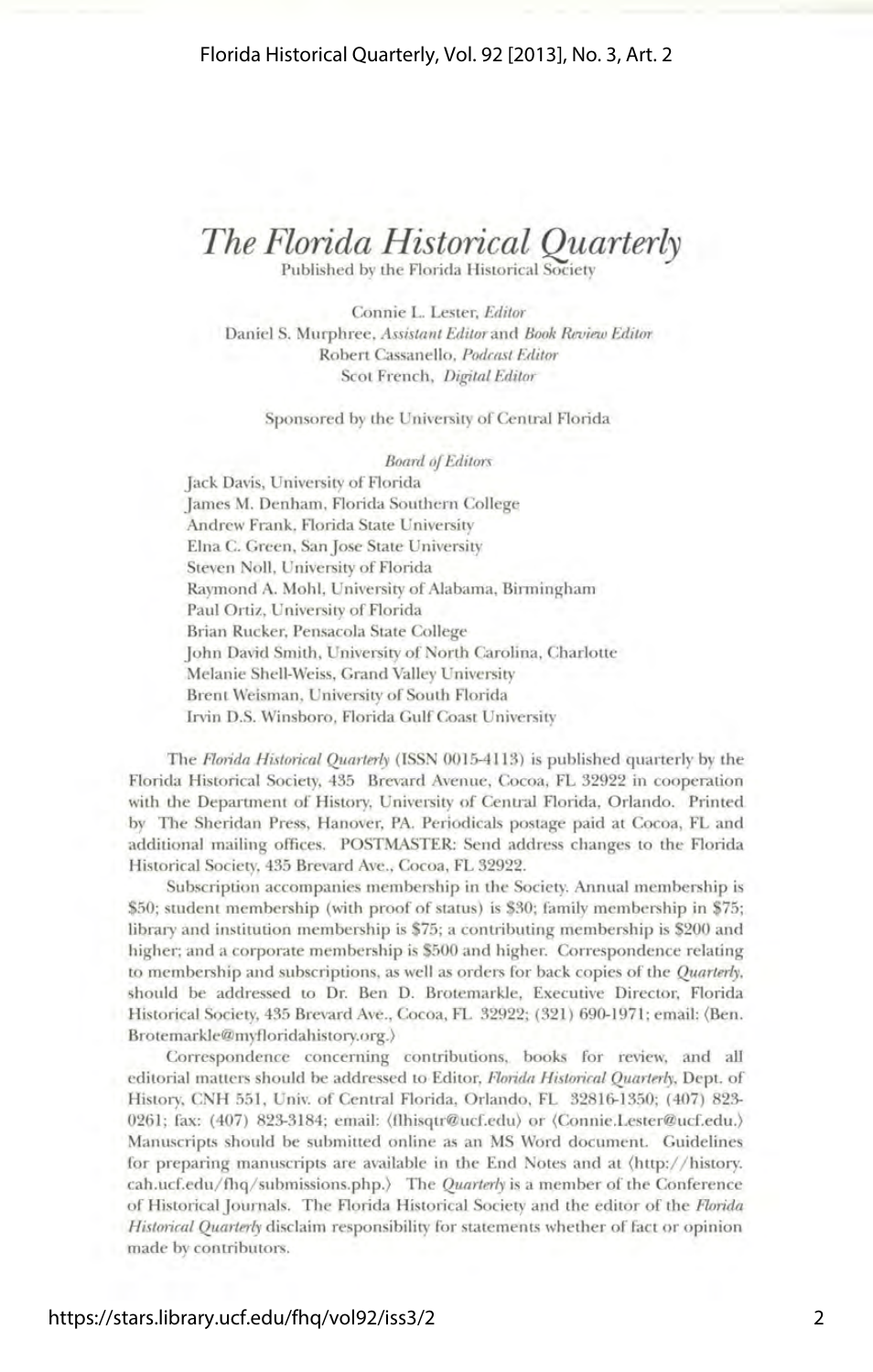#### Society: Title Page

RECEIVED UCF LIBRARY

**APR 2 2 2014** 

# THE FLORIDA Winter 2014 HISTORICAL QUARTERLY Vol. 92, No. 3

| Special Issue Introduction by the FHQ editors<br>by Connie L. Lester and Daniel Murphree                                     | 467 |
|------------------------------------------------------------------------------------------------------------------------------|-----|
| The Historiography of Seventeenth-Century<br>La Florida<br>by Jane Landers                                                   | 470 |
| <b>The Geopolitics of Seventeenth-Century Florida</b><br>by Jane Landers                                                     | 480 |
| The Historical Archaeology of Seventeenth-Century<br>La Florida<br>by Bonnie G. McEwan                                       | 491 |
| "These people are not conquered like those of<br>New Spain": Florida's Reciprocal Colonial Compact<br>by Amy Turner Bushnell | 524 |
| <b>St. Augustine in the Seventeenth Century: Capital</b><br>of La Florida<br>by Susan Richbourg Parker                       | 554 |
| Pirate, Priest, and Slave: Spanish Florida in the<br><b>1668 Searles Raid</b><br>by Diana Reigelsperger                      | 577 |
| <b>Colonialism on the Spanish Florida Frontier:</b><br>Mission San Luis, 1656-1704<br>by Bonnie G. McEwan                    | 591 |
| <b>Book Reviews</b>                                                                                                          | 626 |
| <b>End Notes</b>                                                                                                             | 652 |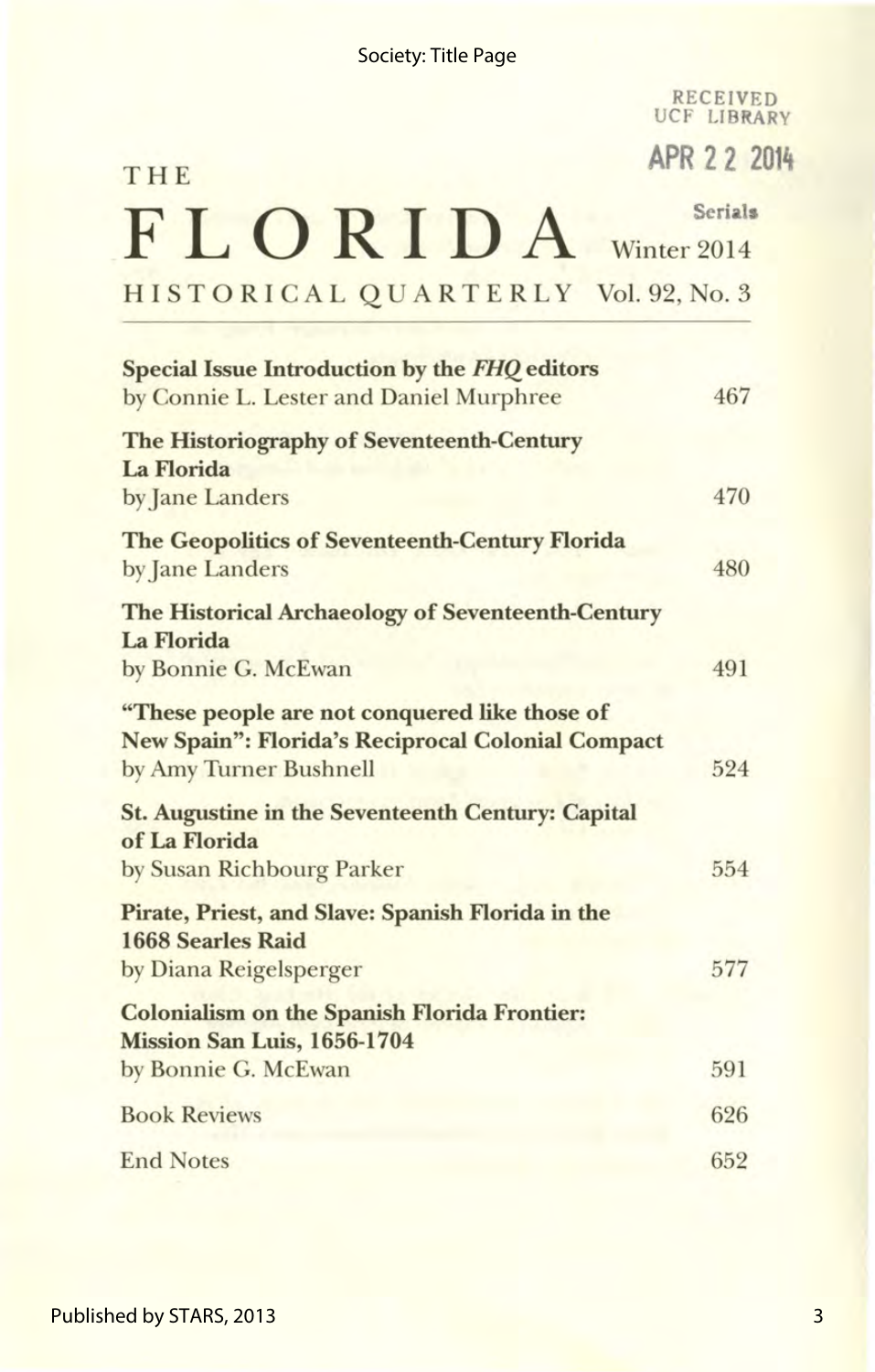### Book Reviews

| Jennings, New Worlds of Violence: Cultures and Conquests  |  |
|-----------------------------------------------------------|--|
| in the Early American Southeast.                          |  |
| by David A. Nichols  626                                  |  |
| Frank and Kilbride, eds, Southern Character: Essays in    |  |
| Honor of Bertram Wyatt-Brown.                             |  |
| by Adam Tate 629                                          |  |
| Carey, Sold Down the River: Slavery in the Lower          |  |
| Chattahoochee Valley of Alabama and Georgia.              |  |
|                                                           |  |
| Bush, I Fear I Shall Never Leave This Island: Life in a   |  |
| Civil War Prison.                                         |  |
|                                                           |  |
| Barnes, ed., The Materiality of Freedom: Archaeologies of |  |
| Postemanicipation Life.                                   |  |
| by Stacy Pratt McDermott 635                              |  |
| Way, Conerving Southern Longleaf: Herbert Stoddard and    |  |
| the Rise of Ecological Land Management.                   |  |
|                                                           |  |
| Hollars, Thirteen Loops: Race, Violence, and the Last     |  |
| Lynching in America.                                      |  |
|                                                           |  |
| Gellman and Roll, The Gospel of the Working Class:        |  |
| Labor's Southern Prophets in New Deal America.            |  |
| by Chad Pearson  642                                      |  |
| White, The Challenge of Blackness: The Institute of the   |  |
| <b>Black World and Political Activism in the 1970s.</b>   |  |
| by Aram Goudsouzian 645                                   |  |